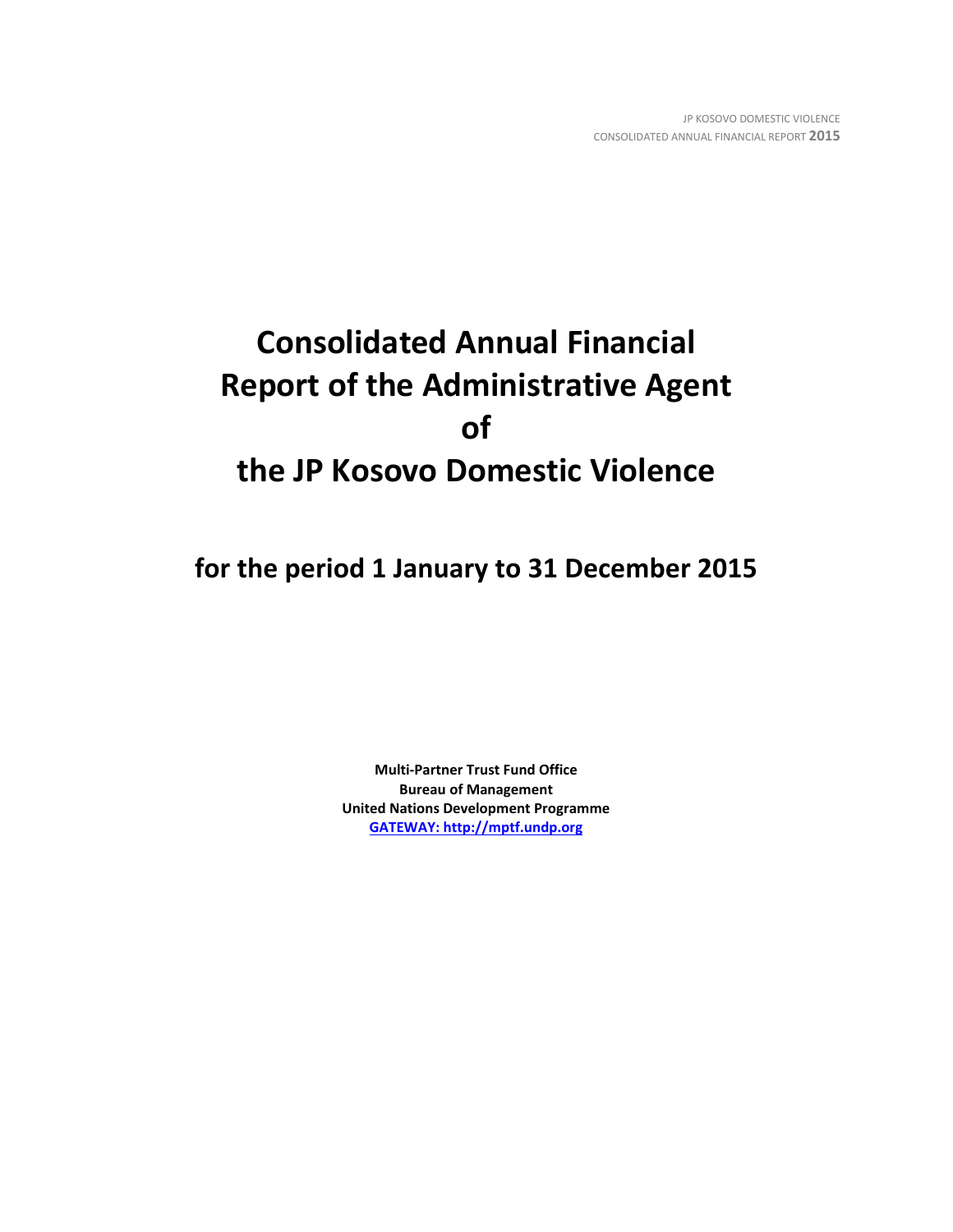JP KOSOVO DOMESTIC VIOLENCE CONSOLIDATED ANNUAL FINANCIAL REPORT **2015**

# **PARTICIPATING ORGANIZATIONS CONTRIBUTORS**



United Nations Development Programme



FINLAND, Government of



United Nations Population Fund



United Nations Children's Fund



United Nations Entity for Gender Equality and the Empowerment of Women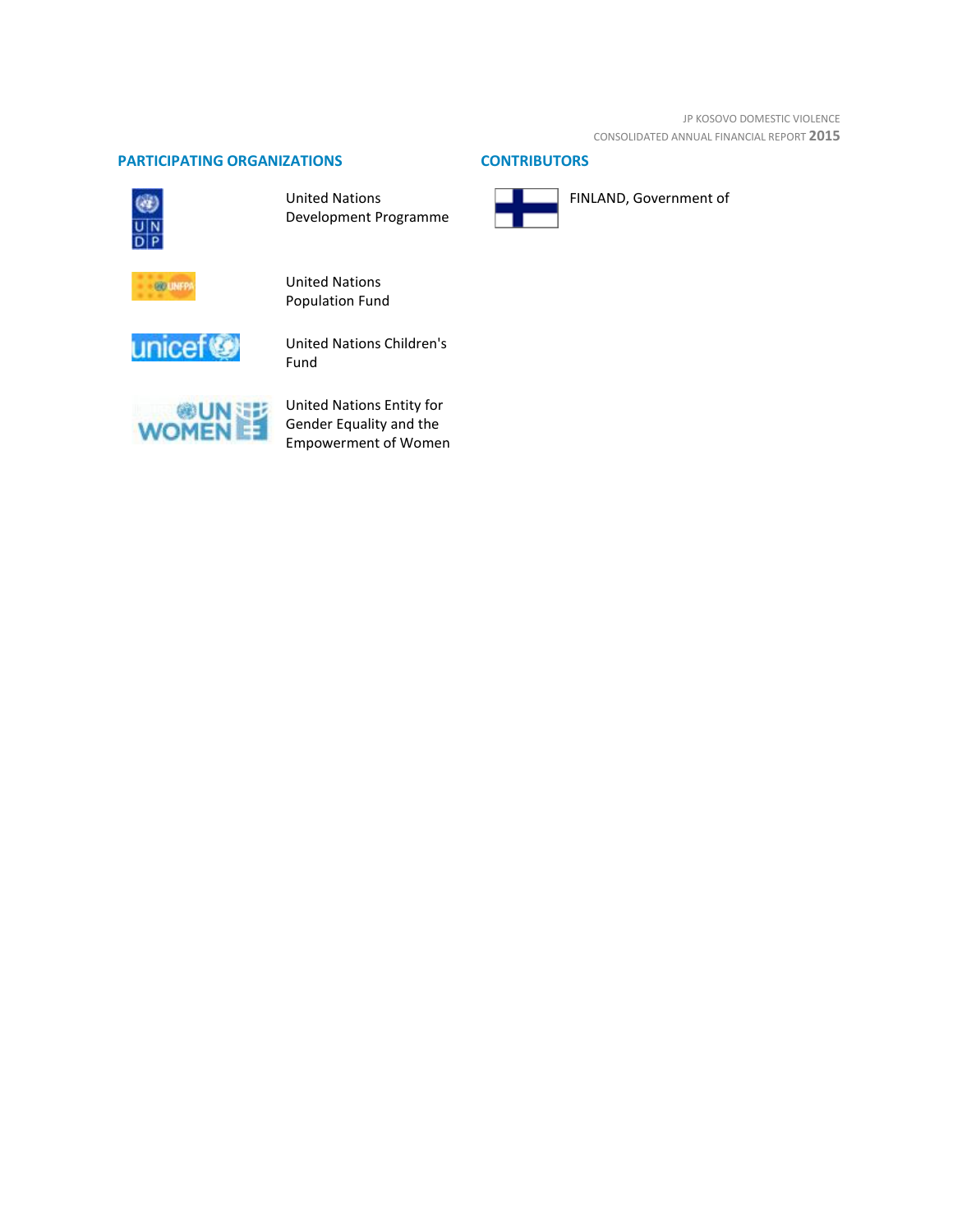## **DEFINITIONS**

## **Allocation**

Amount approved by the Steering Committee for a project/programme.

## **Approved Project/Programme**

A project/programme including budget, etc., that is approved by the Steering Committee for fund allocation purposes.

## **Contributor Commitment**

Amount(s) committed by a donor to a Fund in a signed Standard Administrative Arrangement with the UNDP Multi-Partner Trust Fund Office (MPTF Office), in its capacity as the Administrative Agent. A commitment may be paid or pending payment.

## **Contributor Deposit**

Cash deposit received by the MPTF Office for the Fund from a contributor in accordance with a signed Standard Administrative Arrangement.

## **Delivery Rate**

The percentage of funds that have been utilized, calculated by comparing expenditures reported by a Participating Organization against the 'net funded amount'.

## **Indirect Support Costs**

A general cost that cannot be directly related to any particular programme or activity of the Participating Organizations. UNDG policy establishes a fixed indirect cost rate of 7% of programmable costs.

## **Net Funded Amount**

Amount transferred to a Participating Organization less any refunds transferred back to the MPTF Office by a Participating Organization.

## **Participating Organization**

A UN Organization or other inter-governmental Organization that is an implementing partner in a Fund, as represented by signing a Memorandum of Understanding (MOU) with the MPTF Office for a particular Fund.

## **Project Expenditure**

The sum of expenses and/or expenditure reported by all Participating Organizations for a Fund irrespective of which basis of accounting each Participating Organization follows for donor reporting.

## **Project Financial Closure**

A project or programme is considered financially closed when all financial obligations of an operationally completed project or programme have been settled, and no further financial charges may be incurred.

## **Project Operational Closure**

A project or programme is considered operationally closed when all programmatic activities for which Participating Organization(s) received funding have been completed.

## **Project Start Date**

Date of transfer of first instalment from the MPTF Office to the Participating Organization.

## **Total Approved Budget**

This represents the cumulative amount of allocations approved by the Steering Committee.

## **US Dollar Amount**

The financial data in the report is recorded in US Dollars and due to rounding off of numbers, the totals may not add up.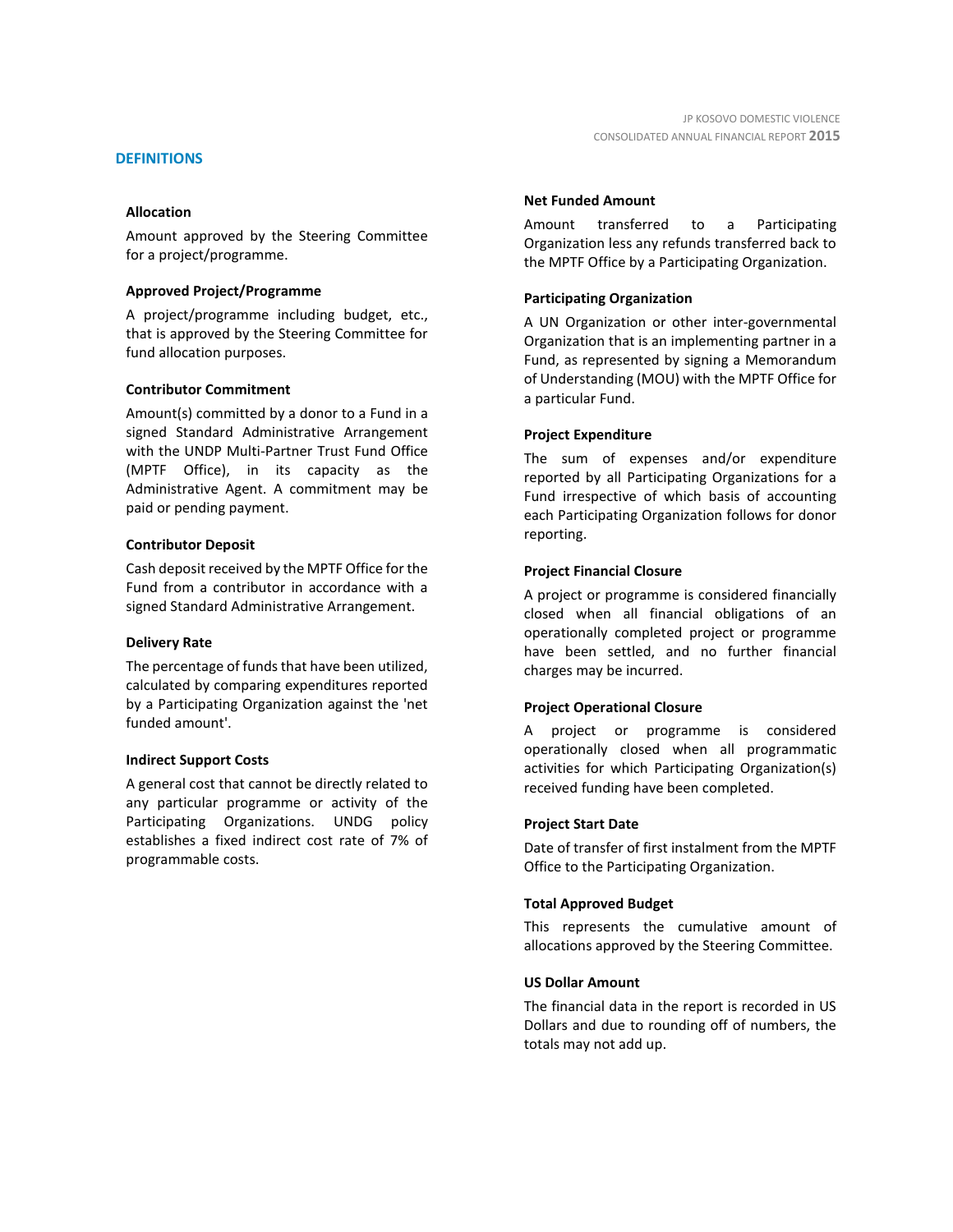#### **2015 FINANCIAL PERFORMANCE**

This chapter presents financial data and analysis of the JP Kosovo Domestic Violence using the passthrough funding modality as of 31 December **2015**. Financial information for this Fund is also available on the MPTF Office GATEWAY, at the following address:

[http://mptf.undp.org/factsheet/fund/JKS00.](http://mptf.undp.org/factsheet/fund/JKS00)

## **1. SOURCES AND USES OF FUNDS**

As of 31 December **2015**, **1** contributor has deposited US\$ **1,534,911** in contributions and US\$ **763** has been earned in interest,

bringing the cumulative source of funds to US\$ **1,535,674.**

Of this amount, US\$ **1,519,562** has been transferred to **4** Participating Organizations, of which US\$ **1,518,763** has been reported as expenditure. The Administrative Agent fee has been charged at the approved rate of 1% on deposits and amounts to US\$ **15,349**. Table 1 provides an overview of the overall sources, uses, and balance of the JP Kosovo Domestic Violence as of 31 December **2015**.

## **Table 1. Financial Overview, as of 31 December 2015 (in US Dollars)**

|                                                           | Annual 2014 | Annual 2015 | <b>Cumulative</b> |
|-----------------------------------------------------------|-------------|-------------|-------------------|
| <b>Sources of Funds</b>                                   |             |             |                   |
| <b>Gross Contributions</b>                                | 451,671     |             | 1,534,911         |
| Fund Earned Interest and Investment Income                | 122         | 3           | 421               |
| Interest Income received from Participating Organizations |             | 341         | 341               |
| Refunds by Administrative Agent to Contributors           |             |             |                   |
| Fund balance transferred to another MDTF                  |             |             |                   |
| <b>Other Revenues</b>                                     |             |             |                   |
| <b>Total: Sources of Funds</b>                            | 451,793     | 345         | 1,535,674         |
| <b>Use of Funds</b>                                       |             |             |                   |
| <b>Transfers to Participating Organizations</b>           | 447,154     |             | 1,519,562         |
| Refunds received from Participating Organizations         |             |             |                   |
| <b>Net Funded Amount to Participating Organizations</b>   | 447,154     |             | 1,519,562         |
| <b>Administrative Agent Fees</b>                          | 4,517       |             | 15,349            |
| Direct Costs: (Steering Committee, Secretariatetc.)       |             |             |                   |
| <b>Bank Charges</b>                                       | 7           | 0           | 14                |
| <b>Other Expenditures</b>                                 |             |             |                   |
| <b>Total: Uses of Funds</b>                               | 451,678     | 0           | 1,534,925         |
| Change in Fund cash balance with Administrative Agent     | 116         | 345         | 749               |
| Opening Fund balance (1 January)                          | 288         | 404         |                   |
| <b>Closing Fund balance (31 December)</b>                 | 404         | 749         | 749               |
| Net Funded Amount to Participating Organizations          | 447,154     |             | 1,519,562         |
| Participating Organizations' Expenditure                  | 433,130     | 171,712     | 1,518,763         |
| <b>Balance of Funds with Participating Organizations</b>  |             |             | 799               |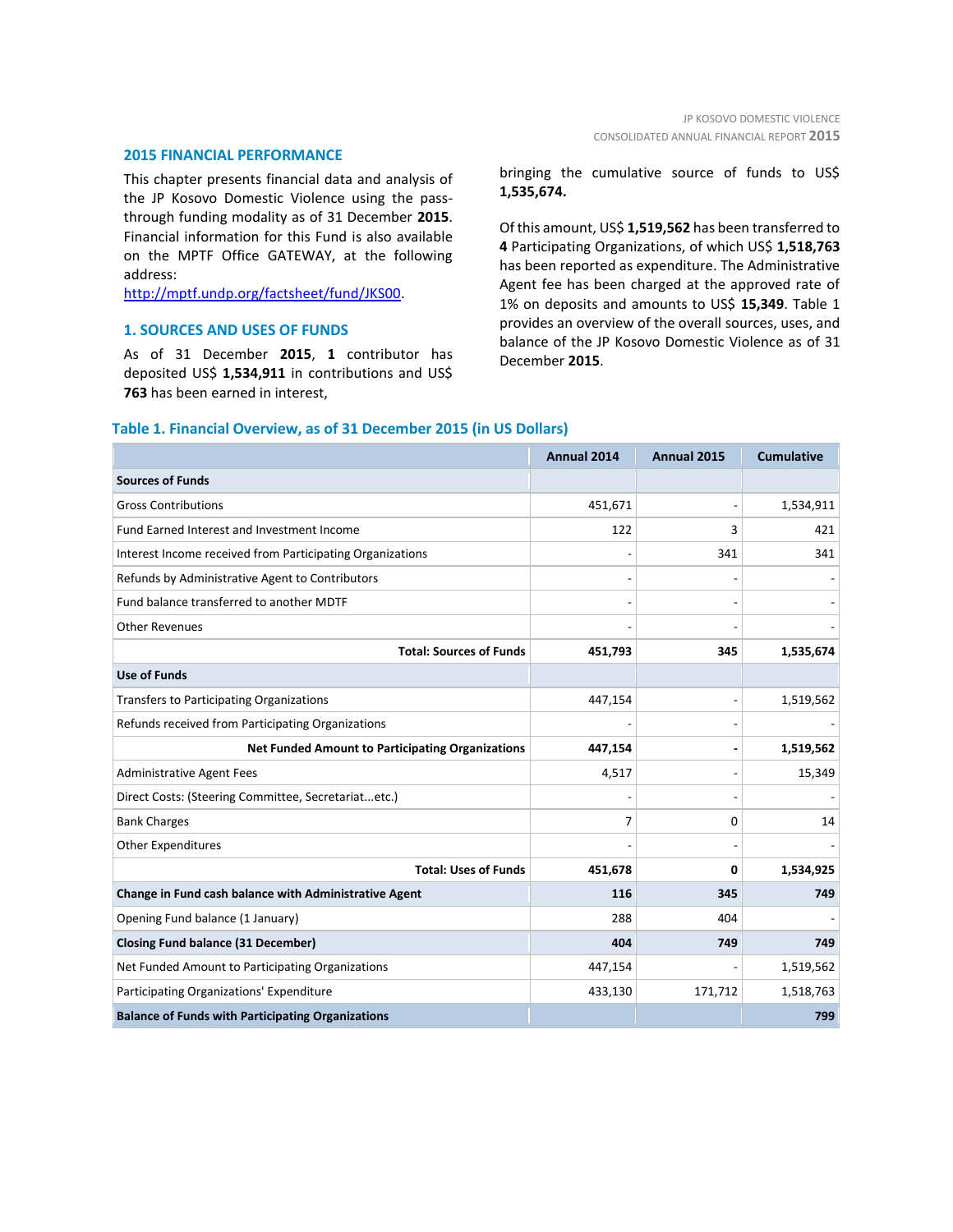# **2. PARTNER CONTRIBUTIONS**

Table 2 provides information on cumulative contributions received from all contributors to this Fund as of 31 December **2015**.

# **Table 2. Contributors' Deposits, as of 31 December 2015 (in US Dollars)**

| <b>Contributors</b>    | <b>Prior Years</b><br>as of 31-Dec-2014 | <b>Current Year</b><br>Jan-Dec-2015 | <b>Total</b> |
|------------------------|-----------------------------------------|-------------------------------------|--------------|
| FINLAND, Government of | 1,534,911                               | -                                   | 1,534,911    |
| <b>Grand Total</b>     | 1,534,911                               |                                     | 1,534,911    |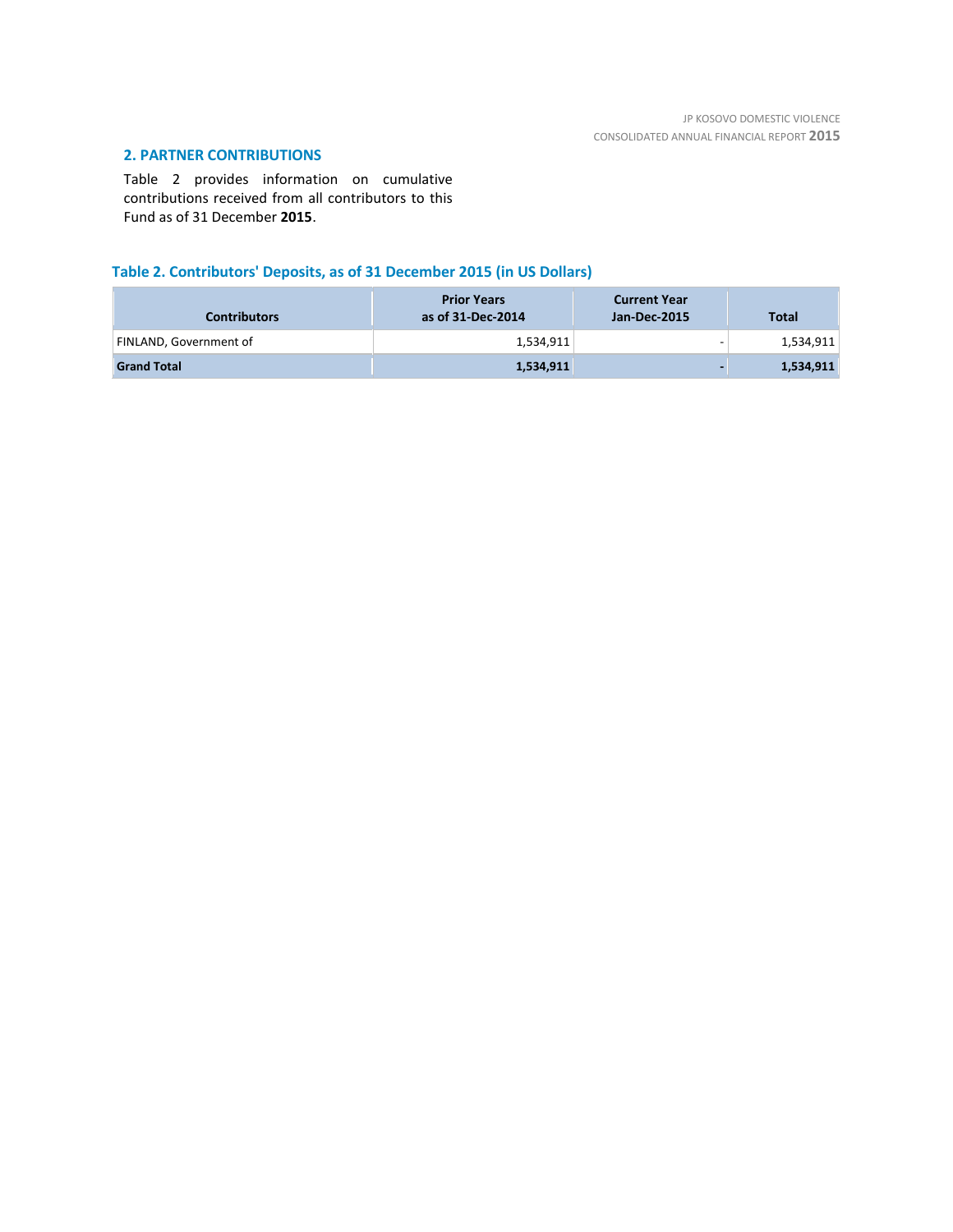## **3. INTEREST EARNED**

Interest income is earned in two ways: 1) on the balance of funds held by the Administrative Agent ('Fund earned interest'), and 2) on the balance of funds held by the Participating Organizations ('Agency earned interest') where their Financial Regulations and Rules allow return of interest

to the AA. As of 31 December **2015**, Fund earned interest amounts to US\$ **421** and interest received from Participating Organizations amounts to US\$ **341**, bringing the cumulative interest received to US\$ **763**. Details are provided in the table below.

## **Table 3. Sources of Interest and Investment Income, as of 31 December 2015 (in US Dollars)**

| <b>Interest Earned</b>                     | <b>Prior Years</b><br>as of 31-Dec-2014 | <b>Current Year</b><br><b>Jan-Dec-2015</b> | <b>Total</b> |
|--------------------------------------------|-----------------------------------------|--------------------------------------------|--------------|
| <b>Administrative Agent</b>                |                                         |                                            |              |
| Fund Earned Interest and Investment Income | 418                                     | 3                                          | 421          |
| <b>Total: Fund Earned Interest</b>         | 418                                     | 3                                          | 421          |
| <b>Participating Organization</b>          |                                         |                                            |              |
| <b>UNWOMEN</b>                             |                                         | 341                                        | 341          |
| <b>Total: Agency earned interest</b>       |                                         | 341                                        | 341          |
| <b>Grand Total</b>                         | 418                                     | 345                                        | 763          |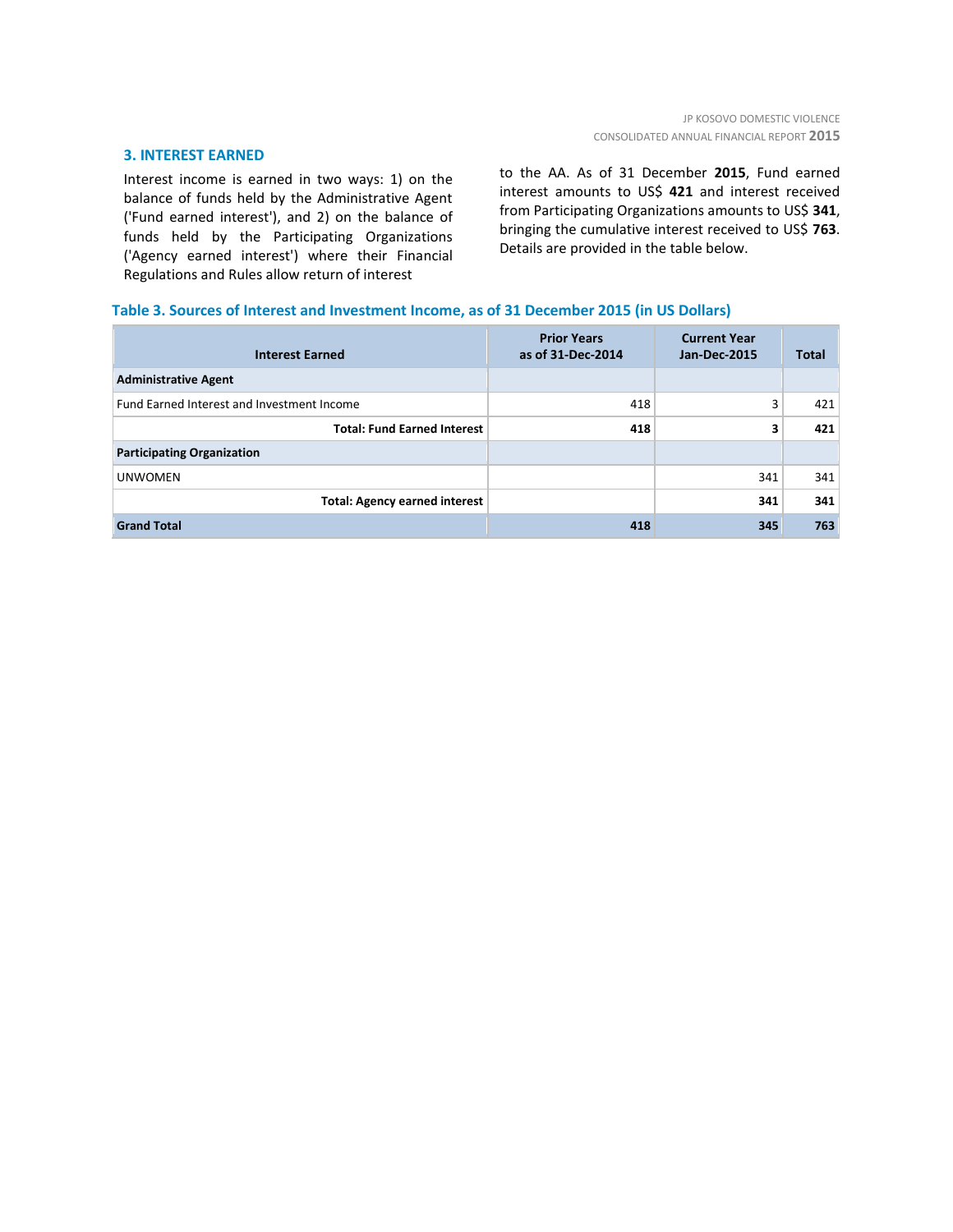## **4. TRANSFER OF FUNDS**

Allocations to Participating Organizations are approved by the Steering Committee and disbursed by the Administrative Agent. As of 31 December **2015**, the AA has transferred US\$ **1,519,562** to **4** Participating Organizations (see list below).

Table 4 provides additional information on the refunds received by the MPTF Office, and the net funded amount for each of the Participating Organizations.

# **Table 4. Transfer, Refund, and Net Funded Amount by Participating Organization, as of 31 December 2015 (in US Dollars)**

| Participating<br>Organization | Prior Years as of 31-Dec-2014 |                |                   | <b>Current Year Jan-Dec-2015</b> |                |                   | <b>Total</b>     |                |                   |
|-------------------------------|-------------------------------|----------------|-------------------|----------------------------------|----------------|-------------------|------------------|----------------|-------------------|
|                               | <b>Transfers</b>              | <b>Refunds</b> | <b>Net Funded</b> | <b>Transfers</b>                 | <b>Refunds</b> | <b>Net Funded</b> | <b>Transfers</b> | <b>Refunds</b> | <b>Net Funded</b> |
| <b>UNDP</b>                   | 717,111                       |                | 717,111           |                                  |                |                   | 717,111          |                | 717,111           |
| <b>UNFPA</b>                  | 253,935                       |                | 253,935           |                                  |                |                   | 253,935          |                | 253,935           |
| <b>UNICEF</b>                 | 240,394                       |                | 240,394           |                                  |                |                   | 240.394          |                | 240,394           |
| <b>UNWOMEN</b>                | 308,122                       |                | 308,122           |                                  |                |                   | 308.122          |                | 308,122           |
| <b>Grand Total</b>            | 1,519,562                     |                | 1,519,562         |                                  |                |                   | 1,519,562        |                | 1,519,562         |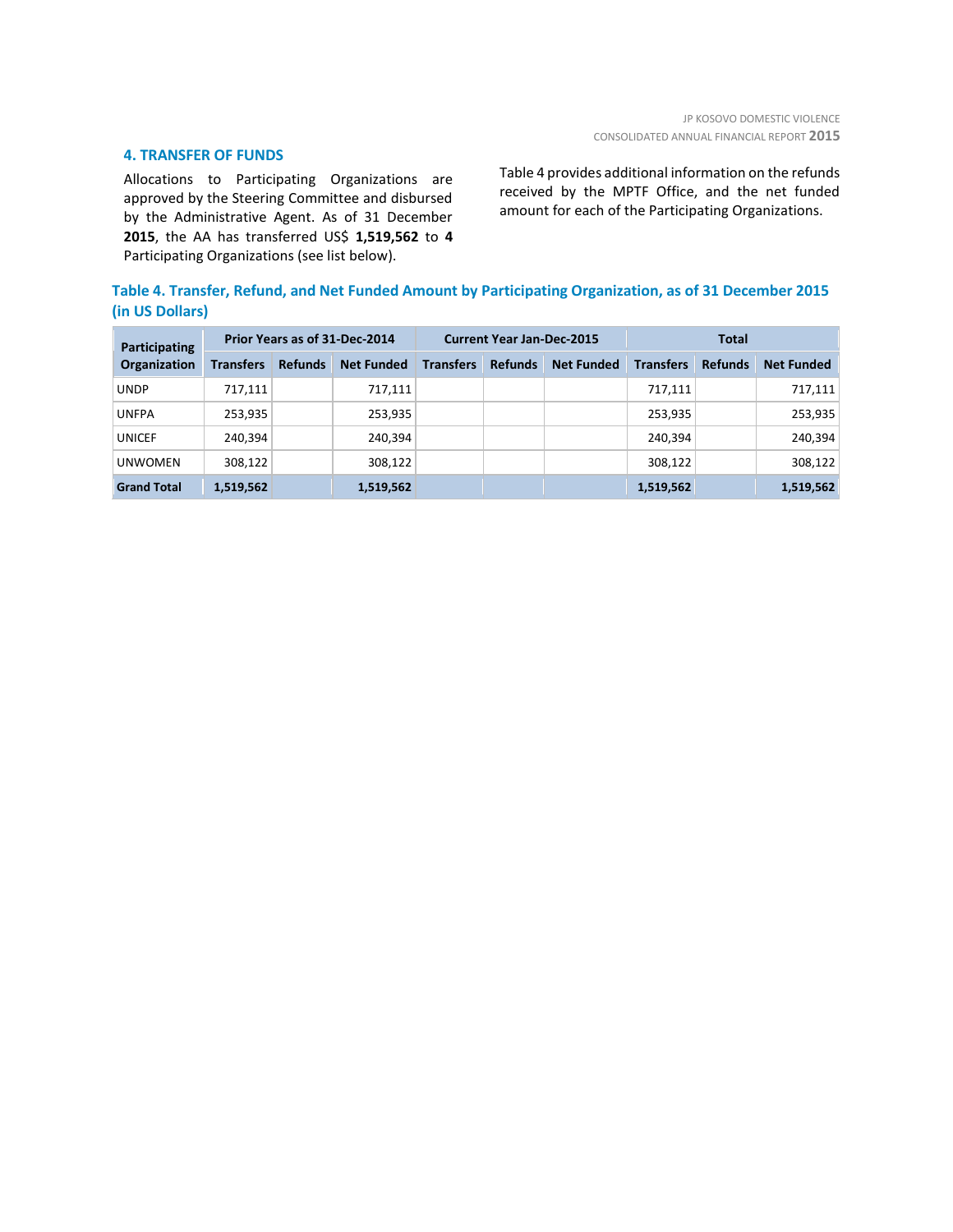# JP KOSOVO DOMESTIC VIOLENCE

CONSOLIDATED ANNUAL FINANCIAL REPORT **2015**

# **5. EXPENDITURE AND FINANCIAL DELIVERY RATES**

All final expenditures reported for the year **2015** were submitted by the Headquarters of the Participating Organizations. These were consolidated by the MPTF Office.

## **5.1 EXPENDITURE REPORTED BY PARTICIPATING ORGANIZATION**

As shown in table below, the cumulative net funded amount is US\$ **1,519,562** and cumulative expenditures reported by the Participating Organizations amount to US\$ **1,518,763**. This equates to an overall Fund expenditure delivery rate of **100** percent.

# **Table 5. Net Funded Amount, Reported Expenditure, and Financial Delivery by Participating Organization, as of 31 December 2015 (in US Dollars)**

|                                      |                    |                                    | <b>Expenditure</b>                      |                                     |                   |                           |
|--------------------------------------|--------------------|------------------------------------|-----------------------------------------|-------------------------------------|-------------------|---------------------------|
| Participating<br><b>Organization</b> | Approved<br>Amount | <b>Net Funded</b><br><b>Amount</b> | <b>Prior Years</b><br>as of 31-Dec-2014 | <b>Current Year</b><br>Jan-Dec-2015 | <b>Cumulative</b> | <b>Delivery Rate</b><br>% |
| <b>UNDP</b>                          | 717,111            | 717,111                            | 632,372                                 | 84,735                              | 717.107           | 100.00                    |
| <b>UNFPA</b>                         | 253,935            | 253,935                            | 229,846                                 | 23,366                              | 253,212           | 99.72                     |
| <b>UNICEF</b>                        | 240,394            | 240,394                            | 217,838                                 | 22,519                              | 240,357           | 99.98                     |
| <b>UNWOMEN</b>                       | 308,122            | 308,122                            | 266,996                                 | 41,091                              | 308,087           | 99.99                     |
| <b>Grand Total</b>                   | 1,519,562          | 1,519,562                          | 1,347,052                               | 171,712                             | 1,518,763         | 99.95                     |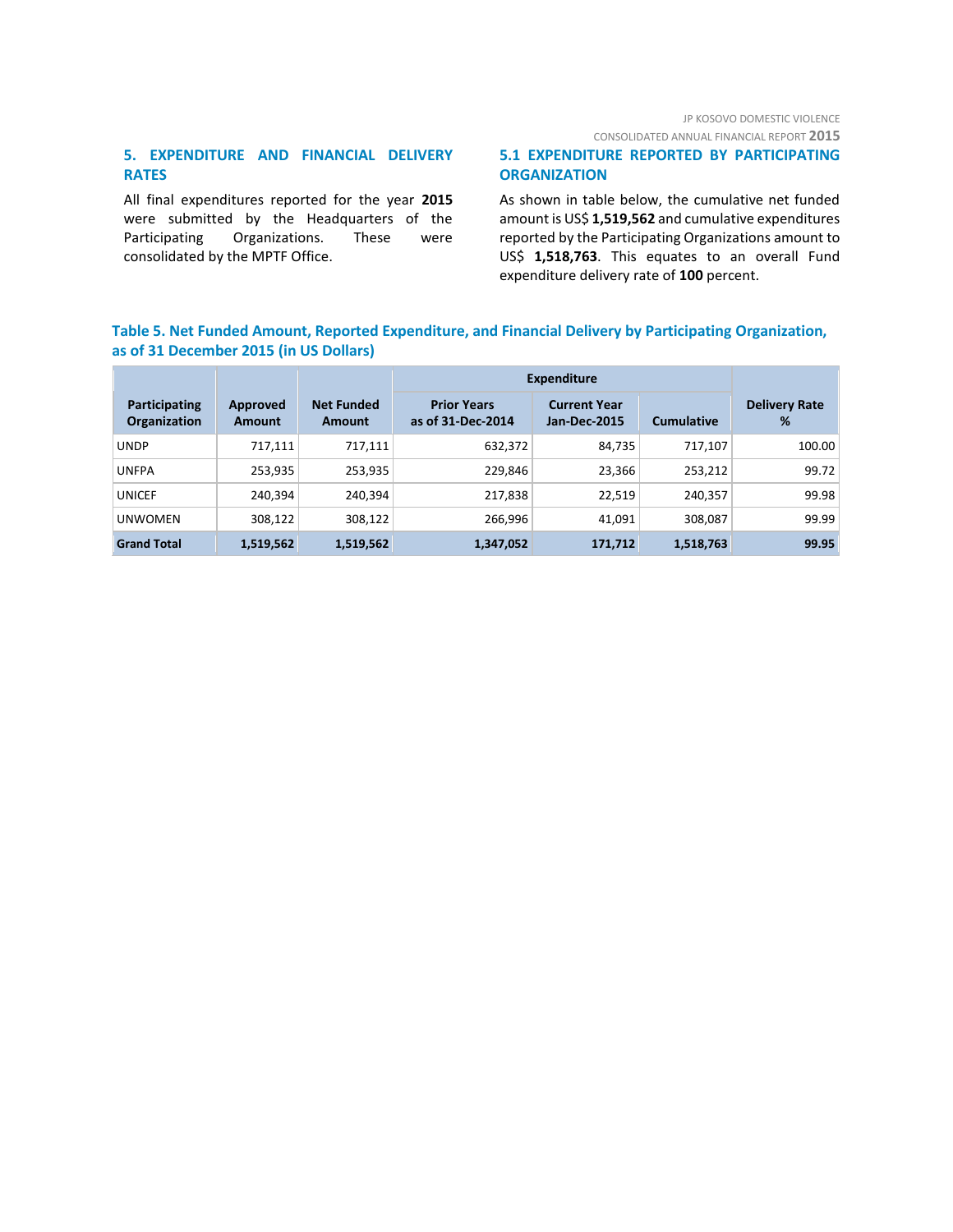## **5.4 EXPENDITURE REPORTED BY CATEGORY**

Project expenditures are incurred and monitored by each Participating Organization and are reported as per the agreed categories for inter-agency harmonized reporting. In 2006 the UN Development Group (UNDG) established six categories against which UN entities must report inter-agency project expenditures. Effective 1 January 2012, the UN Chief Executive Board (CEB) modified these categories as a result of IPSAS adoption to comprise eight categories. All expenditure incurred prior to 1 January 2012 have been reported in the old categories; post 1 January 2012 all expenditure are reported in the new eight categories. The old and new categories are noted to the right.

Table 6 reflects expenditure reported in the UNDG expense categories. Where the Fund has been operational pre and post 1 January 2012, the expenditures are reported using both categories. Where a Fund became operational post 1 January 2012, only the new categories are used.

## **2012 CEB Expense Categories**

- 1. Staff and personnel costs
- 2. Supplies, commodities and materials
- 3. Equipment, vehicles, furniture and depreciation
- 4. Contractual services
- 5. Travel
- 6. Transfers and grants
- 7. General operating expenses
- 8. Indirect costs

\_\_\_\_\_\_\_\_\_\_\_\_\_\_\_\_\_\_\_\_\_\_

#### **2006 UNDG Expense Categories**

- 1. Supplies, commodities, equipment & transport
- 2. Personnel
- 3. Training counterparts
- 4. Contracts
- 5. Other direct costs
- 6. Indirect costs

## **Table 6. Expenditure by UNDG Budget Category, as of 31 December 2015 (in US Dollars)**

|                                                       | <b>Expenditure</b>                      |                                            |              |                                                     |
|-------------------------------------------------------|-----------------------------------------|--------------------------------------------|--------------|-----------------------------------------------------|
| Category                                              | <b>Prior Years</b><br>as of 31-Dec-2014 | <b>Current Year</b><br><b>Jan-Dec-2015</b> | <b>Total</b> | <b>Percentage of Total</b><br><b>Programme Cost</b> |
| Supplies, Commodities, Equipment and Transport (Old)  | 582                                     | $\overline{\phantom{a}}$                   | 582          | 0.04                                                |
| Personnel (Old)                                       | 15,535                                  | $\qquad \qquad \blacksquare$               | 15,535       | 1.09                                                |
| Training of Counterparts(Old)                         |                                         | $\overline{a}$                             |              |                                                     |
| Contracts (Old)                                       |                                         | $\overline{a}$                             |              |                                                     |
| Other direct costs (Old)                              | 1,565                                   |                                            | 1,565        | 0.11                                                |
| Staff and Personnel Cost (New)                        | 107,187                                 | 14,422                                     | 121,609      | 8.54                                                |
| Supplies, Commodities and Materials (New)             | 10,595                                  | (8, 184)                                   | 2,411        | 0.17                                                |
| Equipment, Vehicles, Furniture and Depreciation (New) | 53,415                                  | 1,144                                      | 54,559       | 3.83                                                |
| Contractual Services (New)                            | 678,986                                 | 96,647                                     | 775,633      | 54.45                                               |
| Travel (New)                                          | 59,138                                  | 15,365                                     | 74,503       | 5.23                                                |
| Transfers and Grants (New)                            | 94,989                                  | 6,405                                      | 101,394      | 7.12                                                |
| <b>General Operating (New)</b>                        | 239,318                                 | 37,363                                     | 276,681      | 19.42                                               |
| <b>Programme Costs Total</b>                          | 1,261,311                               | 163,162                                    | 1,424,473    | 100.00                                              |
| <sup>1</sup> Indirect Support Costs Total             | 85,741                                  | 8,550                                      | 94,290       | 6.62                                                |
| <b>Total</b>                                          | 1,347,052                               | 171,712                                    | 1,518,763    |                                                     |

**1 Indirect Support Costs** charged by Participating Organization, based on their financial regulations, can be deducted upfront or at a later stage during implementation. The percentage may therefore appear to exceed the 7% agreed-upon for on-going projects. Once projects are financially closed, this number is not to exceed 7%.